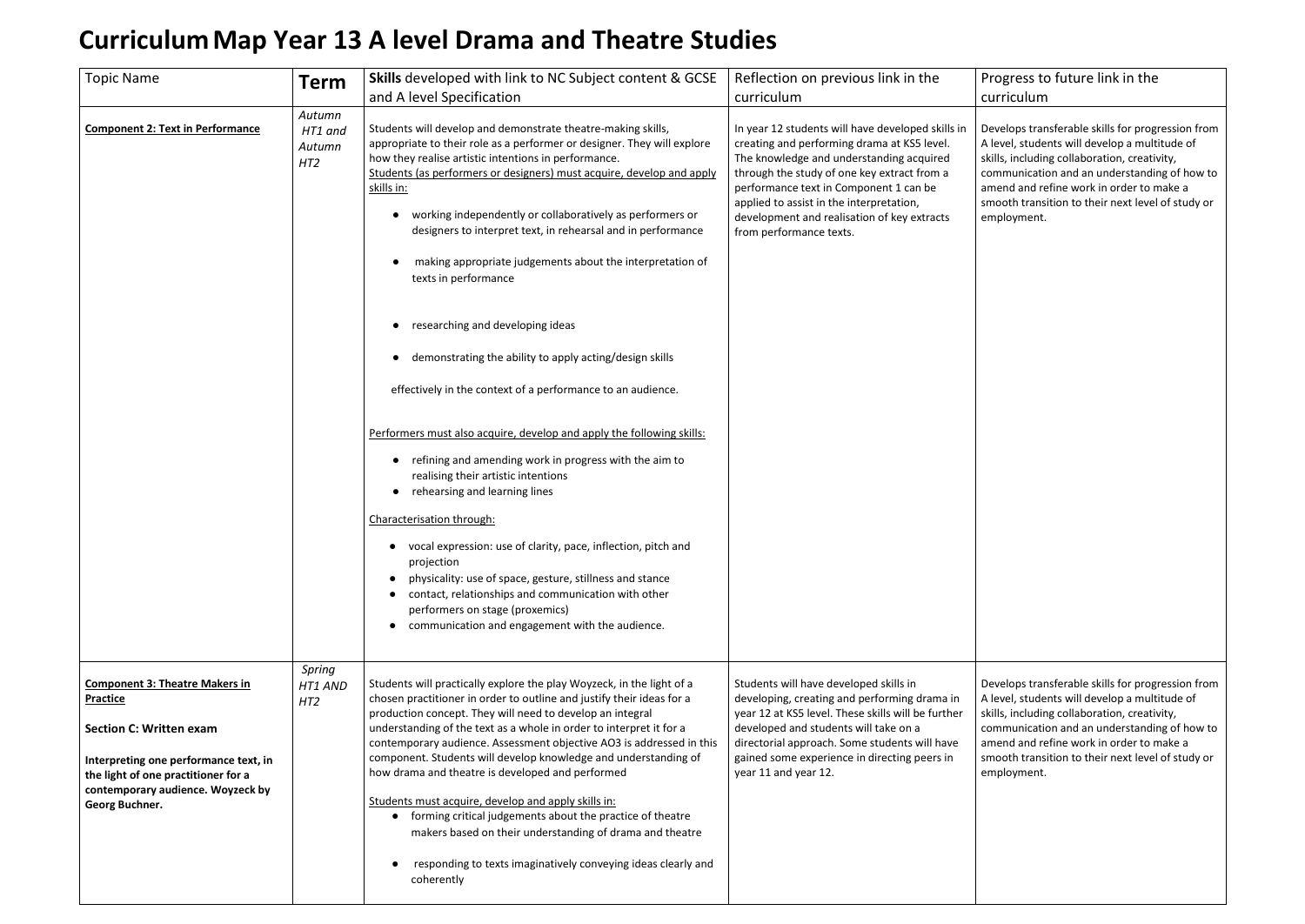|                                                                                                                                                                                                     |                                    | practically exploring the use of voice, movement, staging and<br>characterisation<br>practically exploring ways in which the ideas of the director are<br>interpreted in performance<br>the use of an appropriate subject-specific terminology<br>analysing the ways in which different performance and<br>production elements are brought together to create theatre<br>applying practitioner methodology to their own dramatic<br>interpretations<br>using research to develop ideas in a variety of contexts.                                                                                                                                                                                                                                                                                                                                                                                                                                                                                                                                                                                                                                                                                                                                                                                                                                                                                                                                                                                                            |                                                                                                                  |
|-----------------------------------------------------------------------------------------------------------------------------------------------------------------------------------------------------|------------------------------------|-----------------------------------------------------------------------------------------------------------------------------------------------------------------------------------------------------------------------------------------------------------------------------------------------------------------------------------------------------------------------------------------------------------------------------------------------------------------------------------------------------------------------------------------------------------------------------------------------------------------------------------------------------------------------------------------------------------------------------------------------------------------------------------------------------------------------------------------------------------------------------------------------------------------------------------------------------------------------------------------------------------------------------------------------------------------------------------------------------------------------------------------------------------------------------------------------------------------------------------------------------------------------------------------------------------------------------------------------------------------------------------------------------------------------------------------------------------------------------------------------------------------------------|------------------------------------------------------------------------------------------------------------------|
| <b>Component 3: Theatre Makers in</b><br><b>Practice</b><br><b>Section B: Written exam</b><br>Page to stage: realisation of a<br>complete of the performance text,<br>'That Face' by Polly Stenham. | Spring<br>HT2 and<br>summer<br>HT1 | Students will practically explore the performance text 'That Face' by<br>Polly Stenham. This links to the curriculum as students must make<br>creative decisions and theatrical choices as theatre makers<br>and must explore in depth the ways in which theatre makers<br>collaborate to create theatre, by understanding how performers and<br>designers use dramatic elements to communicate meaning and ideas to<br>an audience. They must have a knowledge of production values and be<br>able to make clear choices about how a performance text might be<br>realised in performance. Assessment objective A03 and A04 are<br>addressed in the component; students will demonstrate knowledge and<br>understanding of how drama and theatre is developed and performed<br>and analyse and evaluate their own work and the work of others.<br>Students must acquire, develop and apply skills in:<br>forming critical judgements about the practice of theatre<br>makers based on their understanding of drama and theatre<br>responding to texts imaginatively, conveying ideas clearly and<br>coherently<br>practically exploring the use of voice, movement, staging and<br>characterisation<br>practically exploring ways in which the ideas of key theatre<br>makers are realised in performance<br>the use of an appropriate subject-specific terminology<br>analysing the ways in which different performance and<br>production elements are brought together to create theatre.<br>Develop exam writing skills | Students will have practically explored this set<br>text in year 12. This will be revisited in year 13.          |
| <b>Component 3: Theatre Makers in</b><br><b>Practice</b>                                                                                                                                            | Spring HT2<br>and<br>summer<br>HT1 | Students will reflect on their experience as an informed member<br>of an audience at a live theatre performance, enabling them to<br>demonstrate knowledge and understanding of performance                                                                                                                                                                                                                                                                                                                                                                                                                                                                                                                                                                                                                                                                                                                                                                                                                                                                                                                                                                                                                                                                                                                                                                                                                                                                                                                                 | Students will have developed skills in analysing<br>and evaluating live performances at KS5 level in<br>year 12. |

Develops transferable skills for progression from A level, students will develop a multitude of skills, including collaboration, creativity, communication and an understanding of how to amend and refine work in order to make a smooth transition to their next level of study or employment.

Students will develop transferable skills in critical thinking, analysing, evaluating and